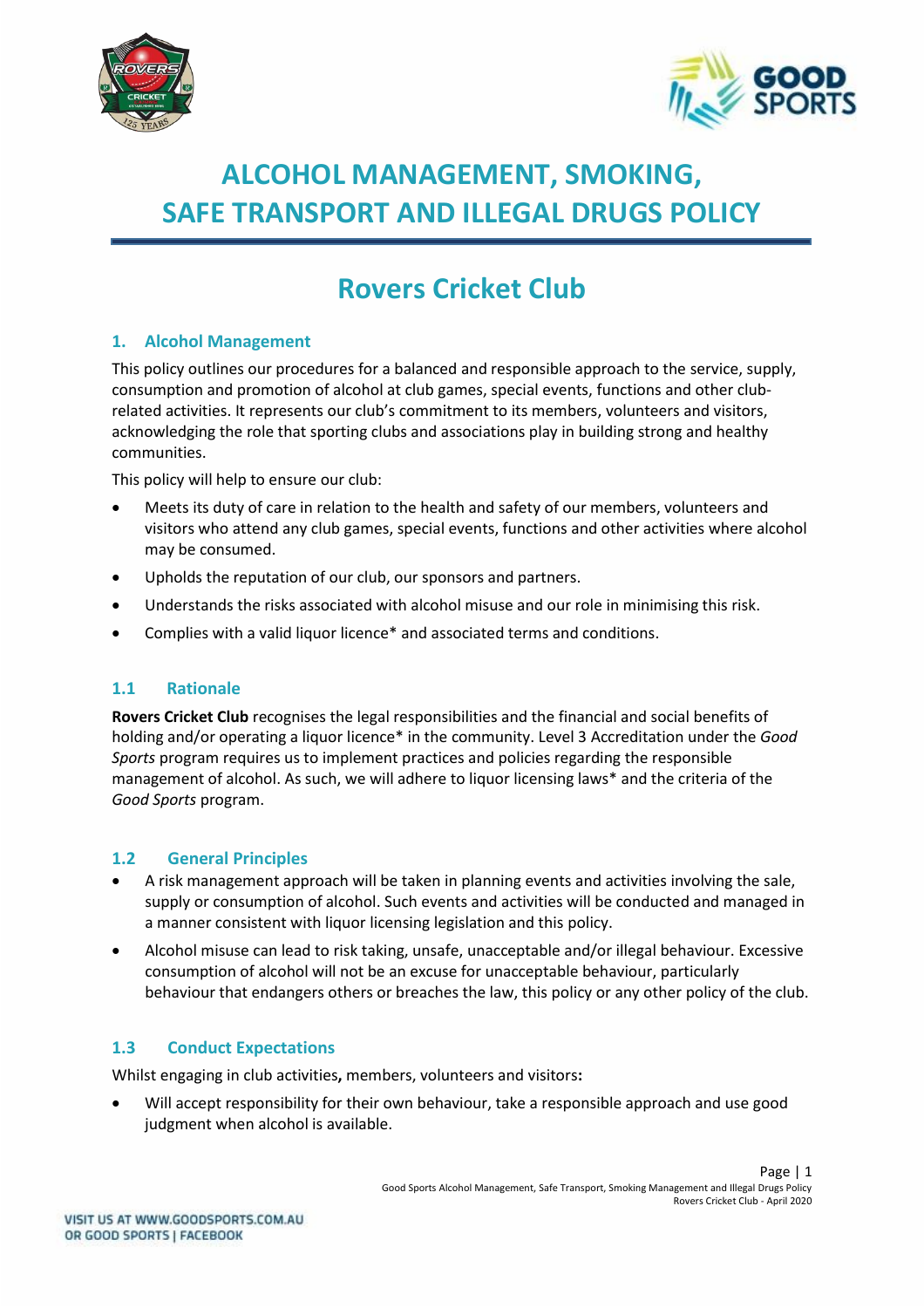



- Will encourage and assist others to use good judgment when alcohol is available.
- Will not compete, train, coach or officiate if affected by alcohol.
- Will not provide, encourage or allow people aged under 18 years to consume alcohol.
- Will not participate, pressure anyone or encourage excessive or rapid consumption of alcohol (including drinking competitions).
- Will not provide alcohol only as an award to a player or official for any reason.
- Will not post images on social media of themselves or others drinking alcohol irresponsibly at club-related activities.

#### **1.4 Alcohol Management**

Our club will ensure that:

- A current and appropriate liquor licence\* is maintained and discussed.
- The club's liquor licence\* is displayed as near as practical to the entrance of the clubroom or beside the bar/canteen (as required by relevant state law).
- All mandatorily required liquor licence\* signage will be displayed in each area covered by the club's licence\*
- The names of Responsible Service of Alcohol (RSA) trained personnel will be displayed near the bar.
- Servers of alcohol will not consume alcohol when on duty.
- Information posters about '[Standard Drink measures](file://///ADF-FILE/adf/Community%20Programs/Good%20Sports/MARKETING/Merchandise/Designs/2015/Double%20sided%20accreditation%20poster/ADF112%20Standard%20Drinks%20Poster%20A4%20ART-2_FINAL.pdf)' will be displayed prominently near where alcohol is served.
- An Incident Register will be maintained (at the bar/canteen) and any alcohol-related incidence will be recorded on the register.
- [Substantial food](file:///G:/Community%20Programs/Good%20Sports/Program%20Development%20Team%20-%20Good%20Sports/3.%20Program%20Resource%20Development/Resource%20Review%202016-2017/1.%20National%20Resources/Resource%205%20-%20Substantial%20Food%20Info%20Sheet/gs-substantial-food-information-sheet-20170130-v0.3.docx) (requiring preparation and/or heating) will be available when alcohol is available for more than 90 minutes and more than 15 people are present. Healthy food options will be provided, where possible.
- Alcohol is not advertised, promoted, served or consumed at junior games, events, functions or activities.

## **1.5 Service of Alcohol**

Alcohol will be served according to the club's liquor licence\* with the safety and well-being of members and visitors the priority. Our club will ensure:

- Only RSA trained bar servers with current qualifications will serve alcohol.
- Standard drink measures are used for non pre-packaged alcohol (e.g. drinks in glasses), where possible.
- Servers are aware of standard drink sizes and are competent in measuring standard drinks.
- The service of double measures of spirits is discouraged.
- People aged under 18 years do not serve alcohol.
- Excessive or rapid consumption of alcohol is not encouraged. This means we do not conduct happy hours, cheap drink promotions or drinking competitions.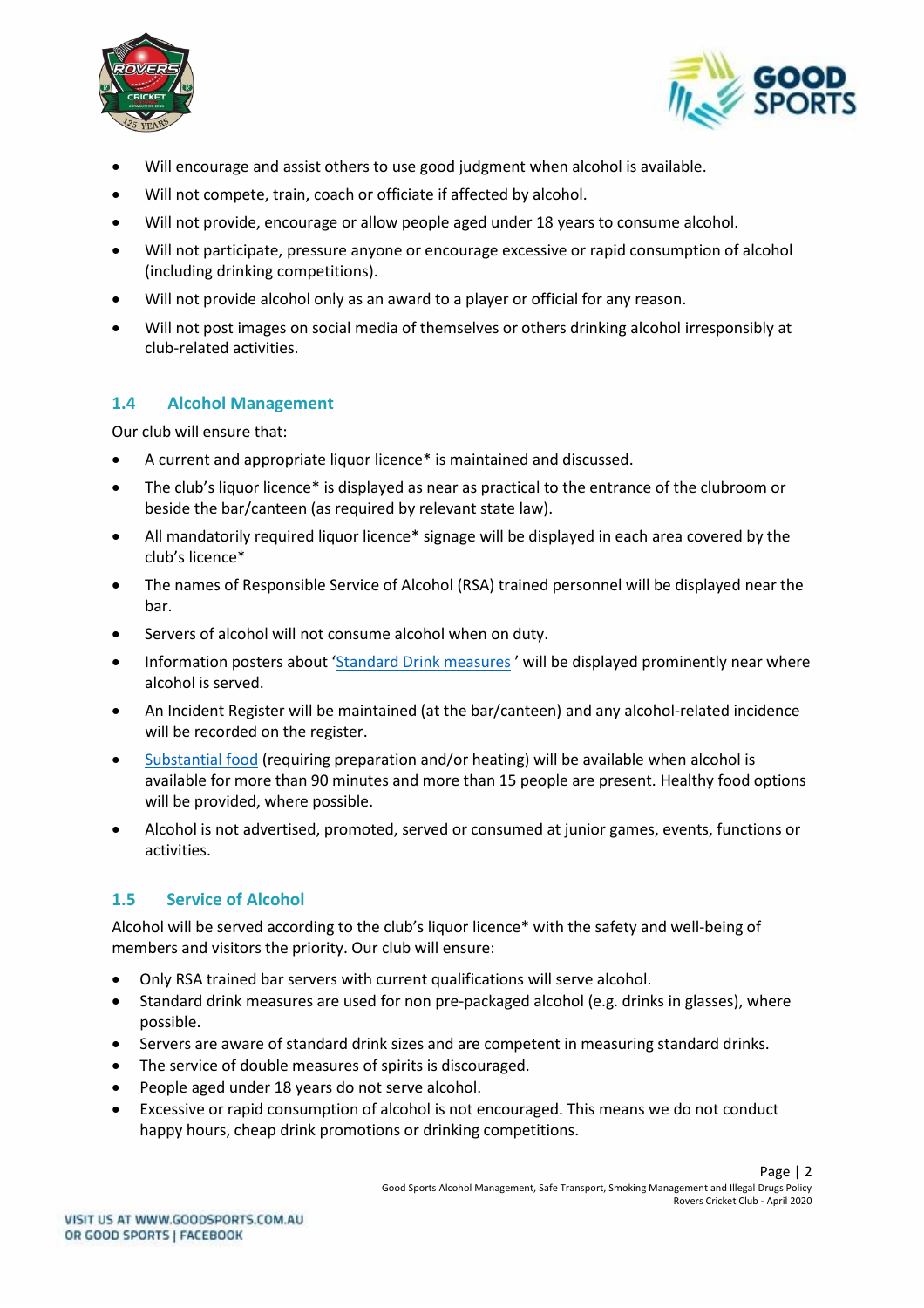



## **1.6 Intoxicated People**

For the purposes of this policy, a person is defined as in a **state of intoxication** if his or her speech, balance, co-ordination or behaviour is noticeably affected and there are reasonable grounds for believing that this is the result of the consumption of alcohol.

- Intoxicated people will not be permitted to enter our club premises.
- Alcohol will not be served to any person who is or appears intoxicated.
- Servers will follow RSA training procedures when refusing service to an intoxicated person.
- If a person becomes intoxicated (and is **not** putting other people at risk with their behaviour) the person will not be served alcohol but will be provided with water and options for safe transport home from our club, where available.
- If a person becomes intoxicated (and **is** putting other people at risk due to their behaviour) the person will be asked to leave our club premises immediately and offered safe transport options, where available. Police may also be contacted to remove the person, if required.
- Any alcohol-related incident and any action taken will be recorded in our club's incident register.

#### **1.7 Underage Drinking**

- Alcohol will not be served to persons aged under 18 years.
- Bar servers and committee members will ask for proof of age whenever the age of a person requesting alcohol is in doubt.
- Only photo ID's will be accepted as 'proof of age'.
- Our club will not encourage the drinking of alcohol in the club change-rooms to reduce the risk of minors being served alcohol illegally.

#### **1.8 Availability of Non-Alcoholic and Low Alcohol Drinks**

**Rovers Cricket Club** recognises that not all club members may drink alcohol and alcohol is not the only revenue stream available. Our club actively encourages the sale of alternative products to that of alcohol and will ensure that:

- Water is provided free of charge (where available).
- At least four non-alcoholic drinks and one low-alcoholic drink option are always available and priced at least 10% cheaper than the cheapest full strength drink. Healthy drink options will be provided, where possible.
- Non-alcoholic drinks are clearly visible and adequate in variety and supply.

#### **1.9 Functions**

Our club will encourage safe celebrations and events by:

- Not conducting functions where a minimum amount of liquor sales is required.
- Not promoting or hosting 'all you can drink' functions.
- Not providing alcohol-only drink vouchers for functions.
- Limiting the number of drinks included in the price of function tickets to a maximum of four, as recommended by the Australian Health and Medical Research Council.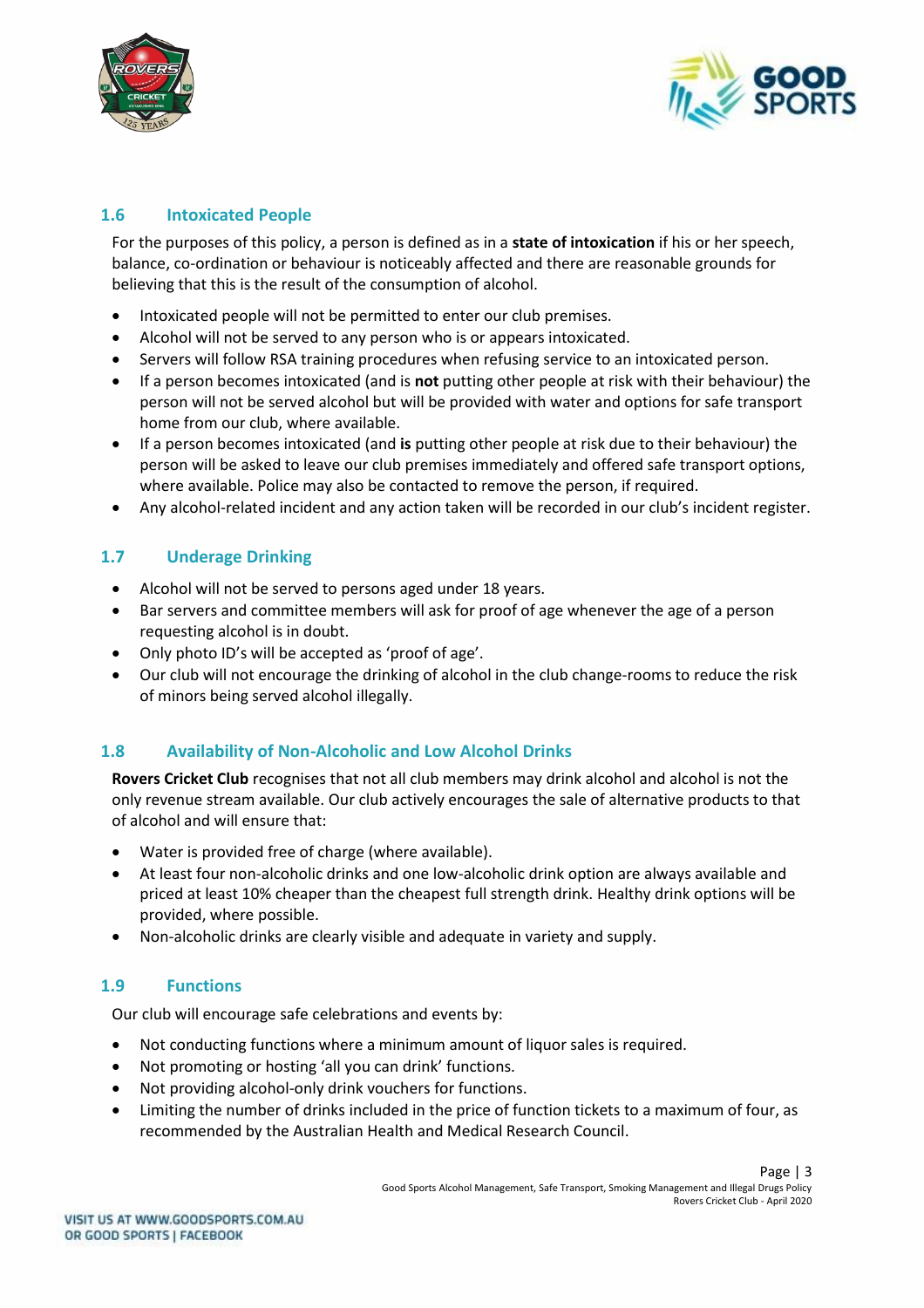



Advertisements for functions will promote safe celebrations by:

- Not overemphasising the availability of alcohol or referring to the amount of alcohol available.
- Not encouraging rapid drinking or excessive drinking.
- Giving equal reference to the availability of non-alcoholic drinks.
- Displaying a clear start and finish time for the function.
- Including a safe transport message, where possible and relevant.

## **1.10 Clubs With A Liquor Licence For Any Club Events Or Functions (Delete If It Is Not Relevant To Your Club)**

Our club will promote low alcohol and non-alcoholic drinks as options and available at reduced prices. Bar staff/ servers of alcohol will encourage members, volunteers and visitors to:

- Consume food while drinking alcohol at the club.
- Consume alcohol in moderation bearing in mind our commitment to the Good Sports program, its philosophies and policies.
- Make alternate safe transport arrangements if they are considered to be intoxicated or at risk of exceeding the legal limit (e.g. free call to a taxi/friend/family).

#### **1.11 Conduct /Expectations**

Whilst engaging in club activities, members, volunteers and visitors will:

- Accept responsibility for their own behaviour, use good judgment and take a responsible approach towards alcohol consumption.
- Encourage and assist others to use good judgment regarding alcohol consumption.
- Make alternative transport arrangements to get to and from the activity safely.
- Share a taxi or ride share (where available) with friends.
- Consider arranging overnight accommodation.

Our club recognises that driving under the influence of alcohol and/or drugs is hazardous to individuals and the wider community. Accordingly, our club implements a Safe Transport Policy that is reviewed regularly in conjunction with this Alcohol Management Policy. We ask that all attendees at our functions plan their transport requirements to ensure they arrive home safely and prevent driving under the influence of alcohol.

#### **1.12 Club Trips**

Our club will monitor and ensure any club trips, particularly end of season player trips, strictly adhere to responsible behaviour and alcohol consumption in accordance with the principles of this policy and the values of the club.

#### **1.13 Awards/Prizes**

Our club will avoid providing [awards](http://goodsports.com.au/resources/alternatives-alcohol-prizes/) (e.g. at end of season presentations) and fundraising prizes that have an emphasis on alcohol as a reward.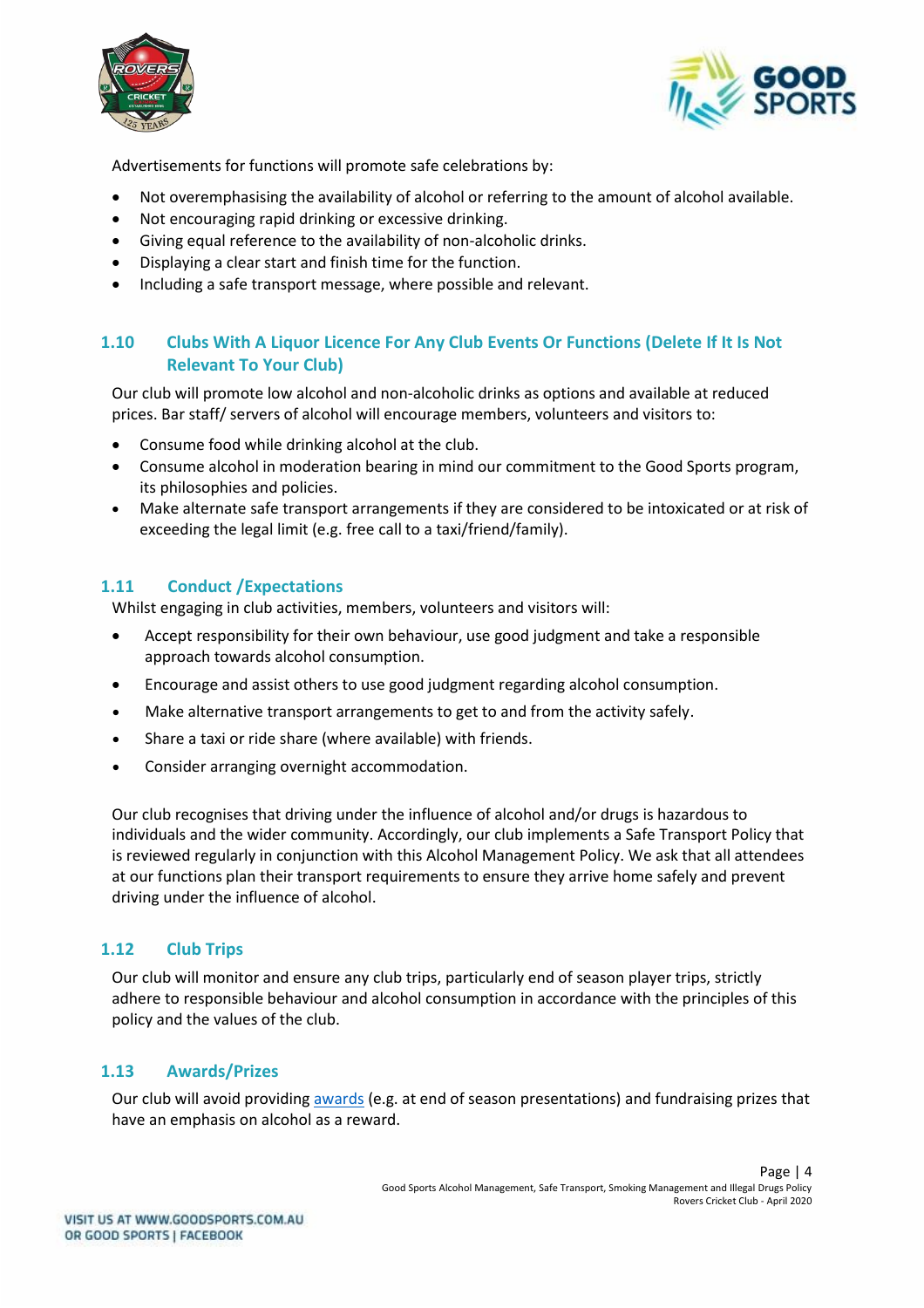



## **1.14 Promoting This Policy And Responsible Use Of Alcohol**

Our club will:

- Educate members, volunteers and visitors about our policy and the benefits of having such a policy.
- Ensure this policy is easily accessible and will promote it via [**our website, newsletters, social media, announcements during events and functions**].
- Actively demonstrate its attitude relating to the responsible use of alcohol and promote positive messages through its social media platforms.
- Pursue non-alcohol sponsorship and revenue sources.
- Actively participate in the Alcohol and Drug Foundation's *Good Sports* program with an ongoing priority to [**achieve/maintain**] the highest Good Sports accreditation.

## **1.15 Non-Compliance**

Club committee members will uphold this policy and any non-compliance, particularly in regard to Licencing Laws\*, will be handled according to the following process:

- Explanation of the policy to the person/people concerned, including identification of the section of policy not being complied with.
- Continued non-compliance with the policy should be handled by at least two committee members who will use their discretion as to the action taken, which may include asking the person/ people to leave the facilities or function

## **2. Safe Transport**

This policy outlines our procedures for safe transport after club games, special events, functions and other club-related activities where alcohol may be consumed. It represents our club's commitment to its members, volunteers and visitors, acknowledging the role that sporting clubs and associations play in building strong and healthy communities.

This policy will help to ensure our club:

- Meets its duty of care in relation to the health and safety of our members, volunteers and visitors who attend any club games, special events, functions and other activities.
- Upholds the reputation of our club, our sponsors and partners.
- Understands the risks associated with alcohol use and driving, and our role in minimising risk.
- Educates our members about standard drinks.

#### **2.1 Rationale**

Ensuring members, visitors and guests getting to and from club games, activities and events safely is an important part of being a responsible, healthy club.

While **Rovers Cricket Club** wishes to avoid club members becoming intoxicated and notes the recommendation by the National Health and Medical Research Council to consume no more than four drinks in one sitting, as part of our club's duty of care we encourage our members to plan safe transport home. This will reduce the risk of drink-driving, injury or worse.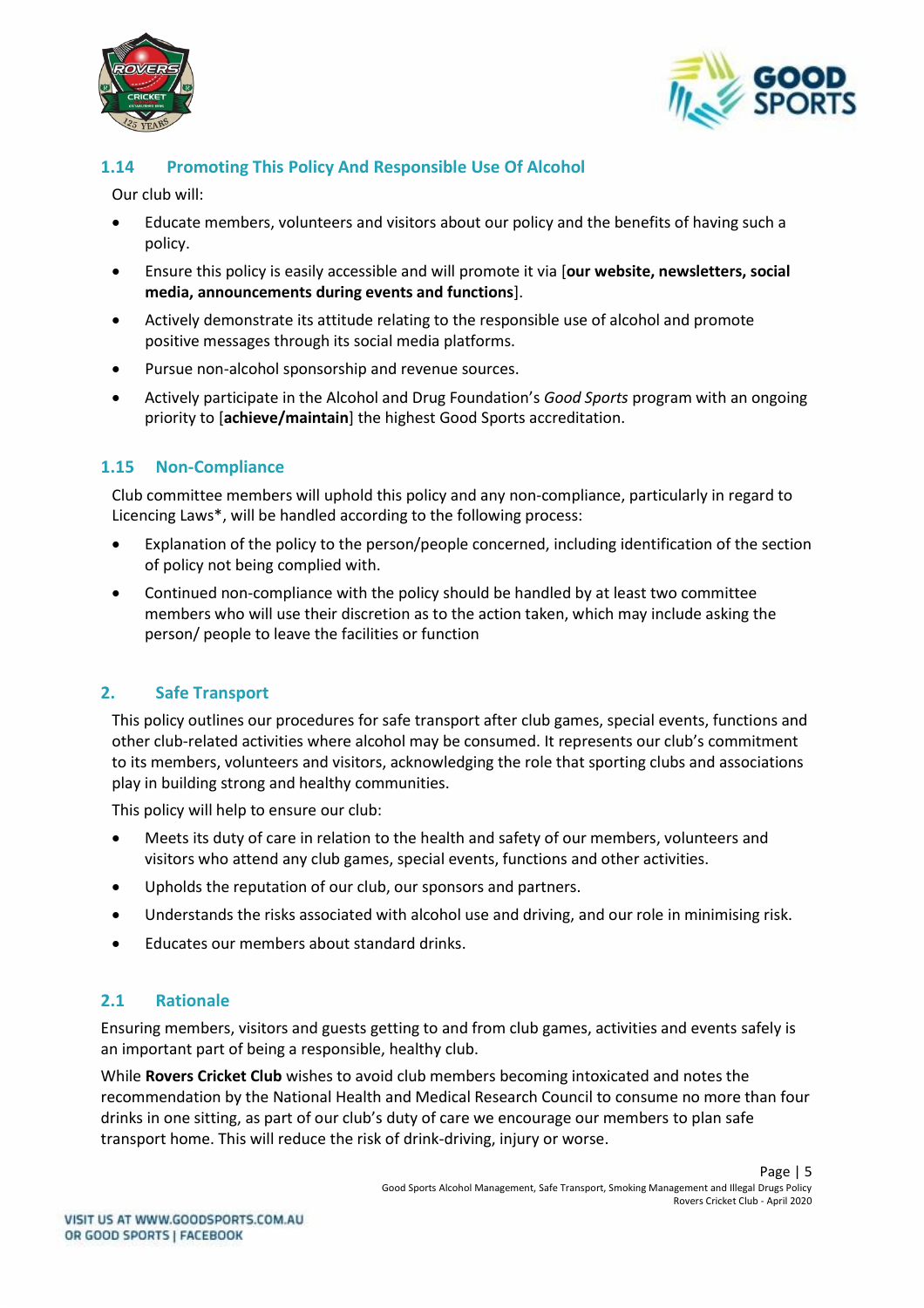



Alcohol and drugs affect pedestrians and drivers' abilities to stay safe. They affect decision-making, reaction times, speed and distance judgements, concentration, balance, perception and alertness. It can also increase risk-taking behaviour by giving a pedestrian or driver a false sense of confidence.

Sporting clubs such as ours help prevent drink driving related tragedies in the community by improving safety around transport and minimising the risk of developing a drinking culture.

## **2.2 General Principles**

Our club recognises that:

- Drink driving is one of the main causes of road deaths in Australia.
- Driving when over the legal blood alcohol limit is illegal and hazardous to individuals and the wider community.
- Mixing drugs (including prescription medication) with other drugs or alcohol can seriously affect the ability to drive safely.

## **2.3 Transport for Club Activities**

This safe transport policy applies for all activities undertaken by the club that involve the serving and/or consumption of alcohol.

Our club will:

- Promote strategies that encourage members to plan how they'll get home safely before they go out e.g. pre-arranged transport.
- Print safe transport messages on relevant club activity and event invitations or flyers.
- Ensure the MC for events or club committee members advise attendees that the club is a Good Sports accredited club, communicate the safe transport options and regularly remind attendees to behave responsibly around alcohol.
- Ensure telephone calls can be made free of charge to call a sober person to provide transport from the club or venue
- Use a range of taxi or ride share strategies such as:
	- **EXECT** Free telephone calls to arrange a taxi to provide transport from the club or venue.
	- The club committee will pre-order taxis to arrive at a club or venue at the conclusion of a club event or function.
	- Encourage club members to utilise a ride share service.

#### **3. Smoking Management**

This policy outlines our procedures for tobacco and e-cigarette<sup>1</sup> use in club venues and at club games, special events, functions and other club-related activities. It represents our club's commitment to its members, volunteers and visitors, acknowledging the role that sporting clubs and associations play in building strong and healthy communities.

<sup>&</sup>lt;sup>1</sup> The term e-cigarettes' includes Electronic Non-Nicotine Delivery Systems and Electronic Nicotine Delivery Systems.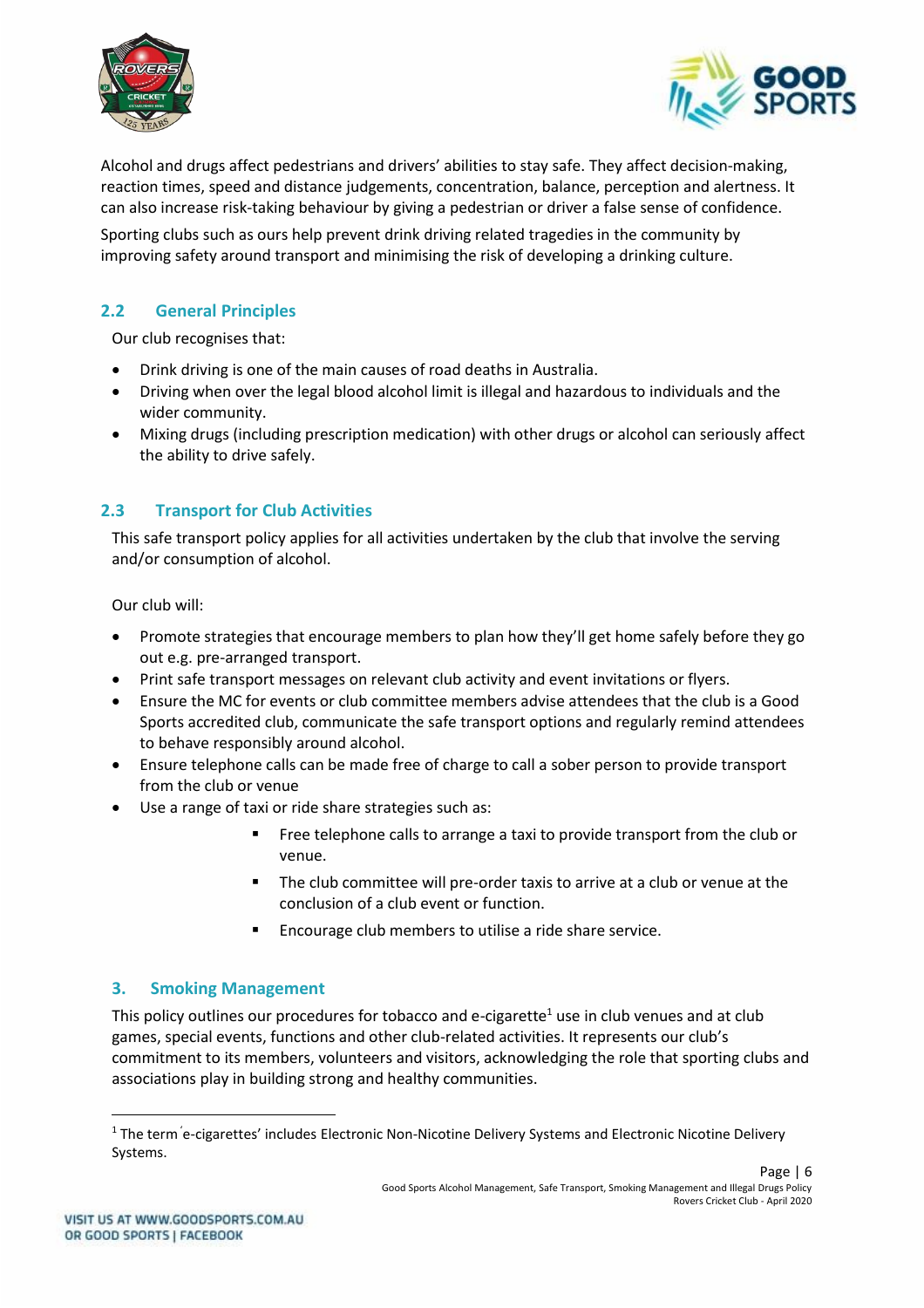



This policy will help to ensure our club:

- Meets its duty of care in relation to the health and safety of our members, volunteers and visitors who attend club games, special events, functions and other activities.
- Upholds the reputation of our club, our sponsors and partners.
- Understands the risks associated with tobacco use and our role in minimising this risk.

#### **3.1 Rationale**

**Rovers Cricket Club** recognises that:

- Environmental (second-hand) tobacco smoke is a health hazard and that non-smokers should be protected from it.
- Role modelling can have a significant impact on the junior members of our club.
- Smoke free areas make smoking less visible and less acceptable, and contribute to reduced uptake of smoking among young people.
- Smoke free areas support smokers who are trying to quit as well as reduce their overall cigarette consumption.
- Outdoor smoke free areas help to reduce the amount of cigarette butt litter reducing clean-up costs, fire risk and children's health risk due to swallowing discarded butts.
- Smoke free environments can help attract new members and positively promote our club in the community.

## **3.2 General Principles**

Smoking restrictions for sporting clubs differ from state to state, and are strengthened regularly. Our club will comply with all relevant state and local government smoking restrictions.

Our club recognises the importance of educating club members, particularly players, of the benefits of implementing a smoking management policy and will provide information to assist this process. In addition, the club will promote resources for members wishing to quit, including the national Quitline (13 78 48, quitnow.gov.au), where appropriate.

The following policy shall apply to all club members, volunteers and visitors:

- Smoking in this policy includes the use of any form of e-cigarette device.
- Cigarettes, e-cigarettes and any other tobacco products will not be sold, including from vending machines, at any time at or by our club.
- Many young people hold parents, teammates and coaches in high esteem and smoking around them sends the message that smoking is okay. Therefore we expect that coaches, players, officials and volunteers will refrain from smoking while involved in an official capacity for the club, on and off the field.
- To foster our club's reputation as a healthy environment, no images of club volunteers, members, officials, coaches and players smoking at club-related activities will be placed on social media.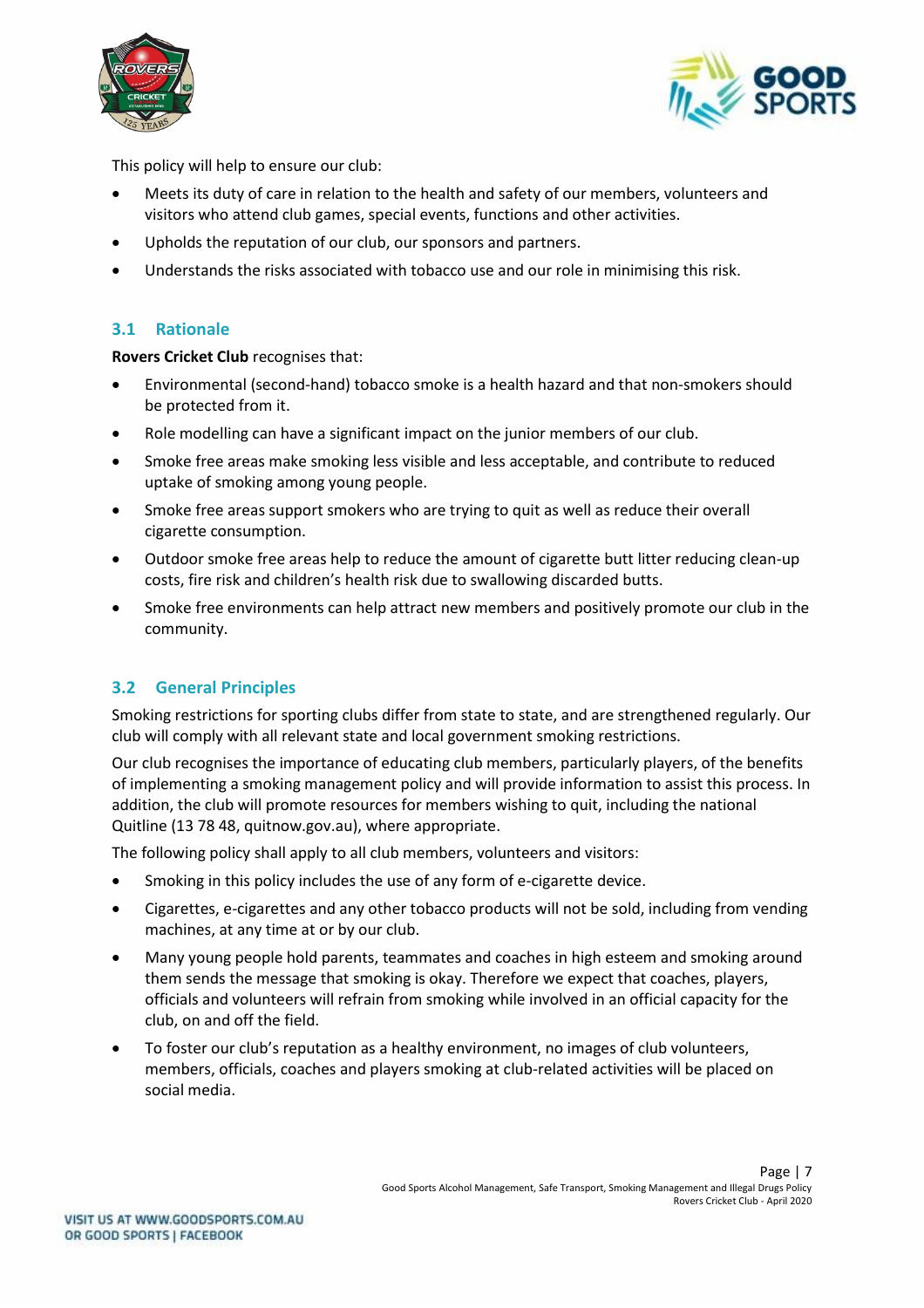



## **3.3 Smoke Free Areas**

Our club requires the following areas of the club's **[facility/sporting ground]** to be smoke free:

- All indoor areas
- All outdoor playing/training areas
- All spectator areas (standing and seated, covered and uncovered)
- All canteen, catering, eating and drinking areas.

Smoke free areas will be signed (where possible) and promoted in club materials. A designated smoking permitted area is also available.

## **3.4 Promoting this policy**

Our club will promote this policy regularly by:

- Placing a copy of the policy in club newsletters, printed member information and on the website.
- Promoting positive smoke free messages through the club's social media.
- Displaying a copy of the policy in the club rooms.
- Periodic announcements to members at functions.
- Placing non-smoking signage in prominent locations both indoors and outdoors.

## **3.5 Non-Compliance**

All club committee members will uphold this policy and any non-compliance will be handled according to the following process:

- Club members and/or guests should notify the committee of any breaches of this policy.
- A friendly approach will be made to the person smoking, explaining our club policy, and directing them to any areas where smoking is permitted.
- Continued non-compliance with the policy should be handled by at least two committee members who will use their discretion as to the action taken, which may include asking the person/ people to leave the club facilities or function.

## **4. ILLEGAL DRUGS**

Illegal drugs are defined as "a substance that is not permitted to be taken or used according to state or national laws such as cannabis (marijuana), amphetamines (speed and "ice"), ecstasy, cocaine, heroin and a range of new psycho-active substances known as synthetic drugs. This policy does not apply to pharmaceutical drugs or performance enhancing drugs (unless they are captured in the above definition).

**Rovers Cricket Club** does not allow the use, distribution or selling of illegal drugs by any club member or any visitors within our club's jurisdiction.

The committee will investigate all illegal drug-related concerns or incidents in a timely and discreet manner. Once all relevant facts and circumstances are known, the president will recommend